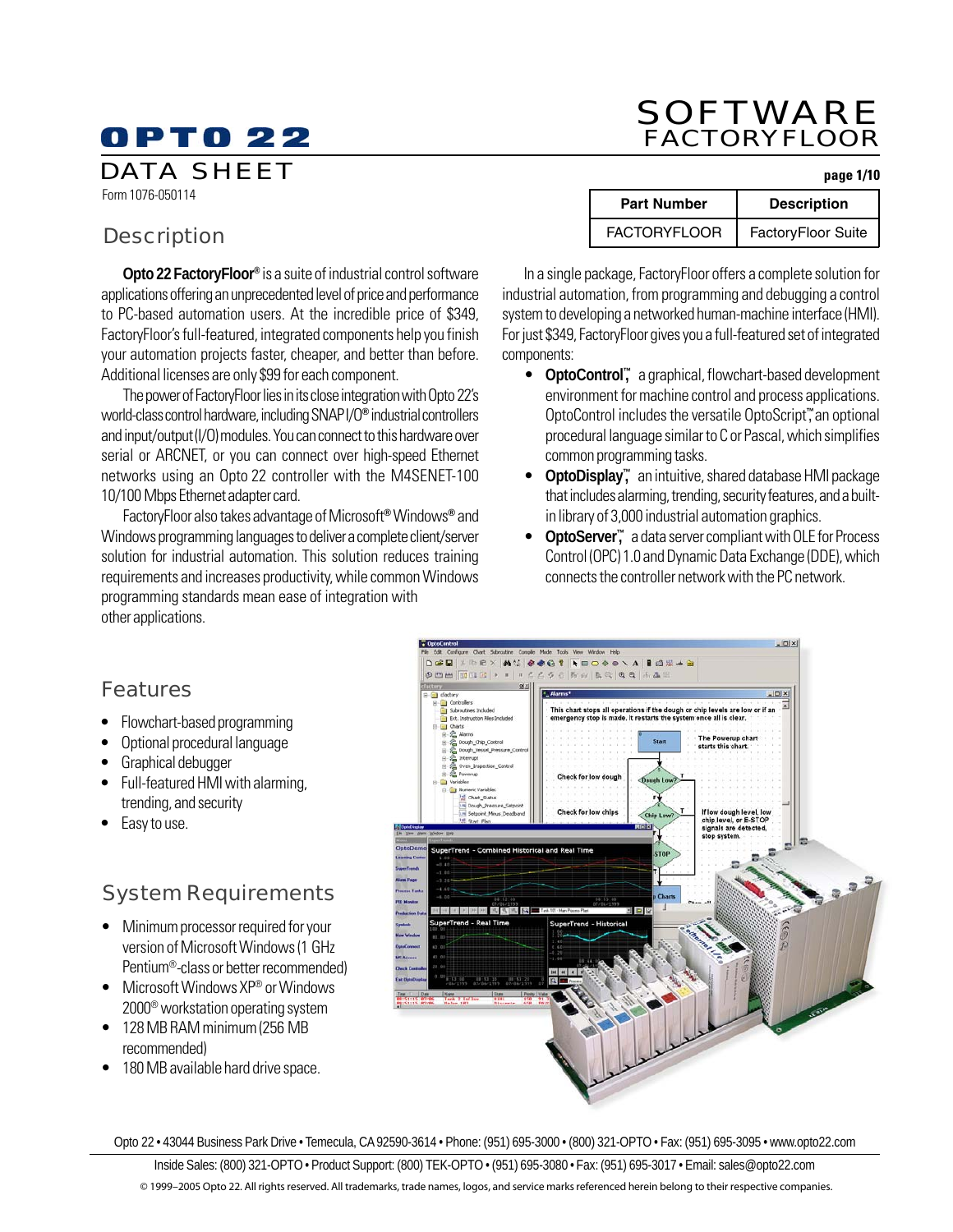### SOFTWARE FACTORYFLOOR

#### Form 1076-050114 DATA SHEET **page 2/10**

**OPTOCONTROL** 

**OptoControl** is the flowchart software used to develop and download the control instructions, or *strategy*, to an Opto 22 industrial controller.

OptoControl is optimized to fully use the distributed intelligence of Opto 22's SNAP I/O system, a high-density I/O package that can control analog, digital, or mixed I/O on the same mounting rack. The integration of OptoControl with intelligent I/O takes full advantage of your Opto 22 hardware. PID loops, for example, can be configured in OptoControl but executed within the SNAP I/O serial brain, at the I/O level.

#### EASY TO USE

One of the fundamental advantages of OptoControl is its ease of use. Since the flowchart logic is virtually self-documenting, existing strategies can be easily understood, making maintenance simple and streamlined. When the flowchart or system configuration is modified, the latest changes are apparent.

#### OPTOCONTROL CONFIGURATOR SCREEN

In the "Strategy Tree," just point and click to display or edit the configuration of any item in the control strategy.

A powerful subroutine builder lets you easily expand OptoControl with your own application-specific commands.

Flowcharts are developed by using simple, familiar constructs. A control strategy can consist of any number of flowcharts, while OptoControl's realtime, multitasking firmware lets you run multiple charts simultaneously.



control. All variables and I/O points are given meaningful names. Standard data types include floating point, integer, ASCII string, pointer, and tables of all four types, as well as timers.

communications include Ethernet with TCP/IP.

serial communications capabilities offer unprecedented control of serial devices.

Opto 22 • 43044 Business Park Drive • Temecula, CA 92590-3614 • Phone: (951) 695-3000 • (800) 321-OPTO • Fax: (951) 695-3095 • www.opto22.com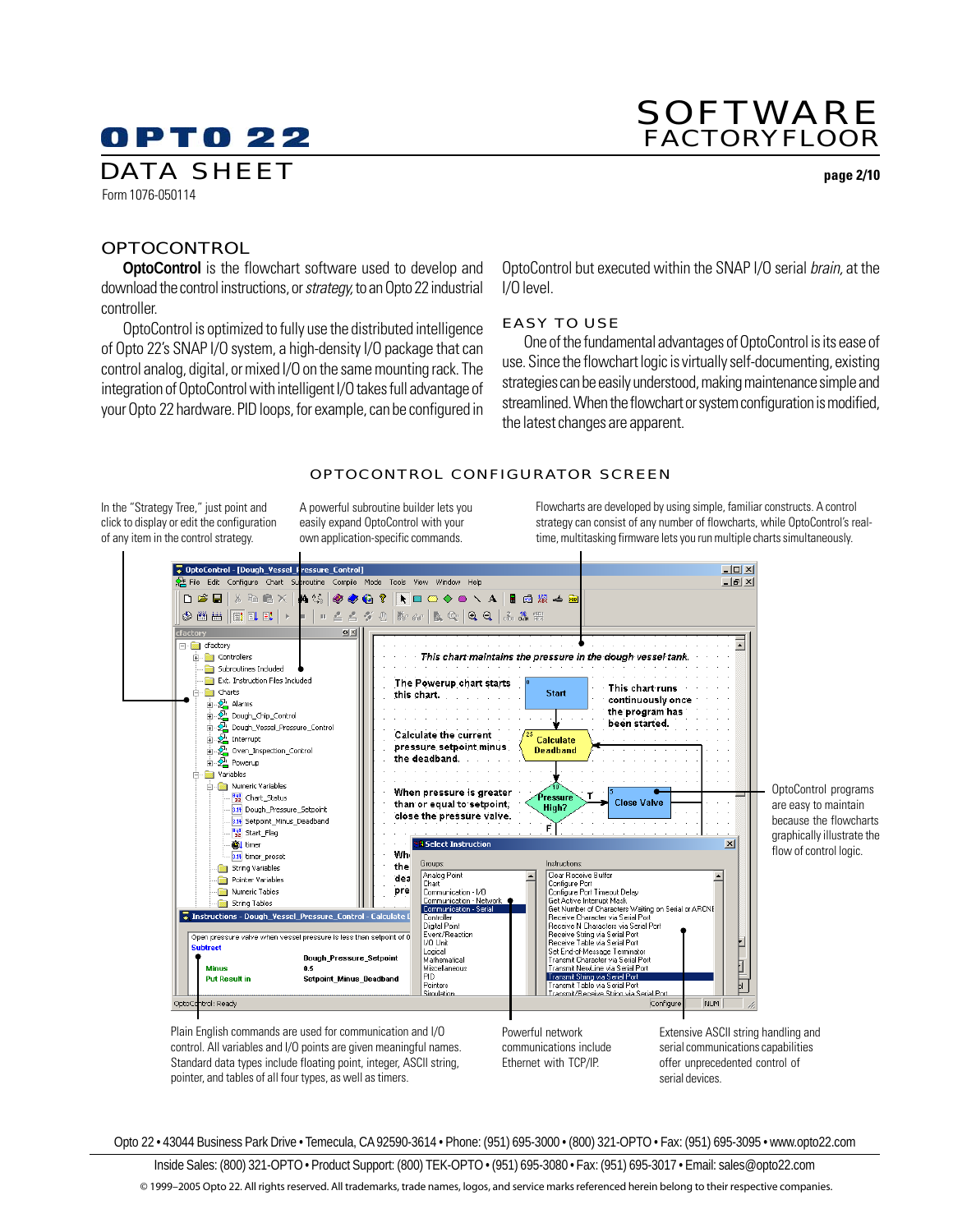### SOFTWARE FACTORYFLOOR

Form 1076-050114 DATA SHEET **page 3/10**

OptoControl's extensive command set is in plain English, not a cryptic command language, and it can be easily expanded by using the powerful subroutine builder.

The OptoControl long-tagname database is shared by all FactoryFloor applications, eliminating duplicate databases and tagname-related errors. The tagname database is accessible to thirdparty applications using the available OptoControl software developer's kit (SDK), which provides open access to the control system data for third-party and custom development.

 OptoControl also takes advantage of the graphical Windows interface to make it easy to understand, configure, design, and troubleshoot your solution in a distributed client/server environment. Here are some key features that make OptoControl easy to use:

- OptoControl's workspace is flexible and customizable, and the **Strategy Tree** provides a graphical view of your entire control system configuration.
- OptoControl's intuitive **flowchart-based programming** environment provides a precise, graphical view of your control process.
- **OptoScript**, an optional programming language used within the flowchart environment, simplifies common programming tasks.
- OptoControl's animated **debugger** makes it easy to step through your process in real time and see what's happening at every point in your control strategy.

Using Windows' multitasking features, all these tools can be open and running on your workstation at the same time.

#### WORKSPACE AND STRATEGY TREE

The OptoControl development workspace is flexible and customizable. You can quickly move toolbars to the most convenient location and add or remove buttons to suit individual preferences. Other software applications can be set up to launch from the Tools menu in OptoControl. Open flowchart windows can be viewed with the click of a tab, and can be split and moved as desired.

The entire system configuration is graphically presented in the Strategy Tree, a hierarchical representation of the Opto 22 control system, similar to Windows Explorer. Every object that is configured as part of the OptoControl strategy has an associated icon. Controllers, I/O points, variables, and flowcharts are represented. Using the Strategy Tree, programmers simply point and click to display or edit system configuration items, while at the same time viewing the flowchart and logic associated with the object.

The Strategy Tree and watch windows, which are used to monitor strategy elements during debugging, can be "docked" at a convenient location in the OptoControl window, and their position and content are saved automatically.

#### FLOWCHART-BASED PROGRAMMING

 Because complex processes are easier to understand using graphics and symbols, OptoControl uses a powerful, flowchart-based language that lets you write control strategies visually, simplifying the design phase. OptoControl also improves communication between design team members already familiar with flowcharts by providing a consistent programming environment for logic and instructions in the control strategy.

OptoControl is designed to make it easy to program your control process, unlike conventional methods that simply evolved from the old electromechanical wiring layouts for relays. OptoControl is easier to learn, easier to use, and designed to harness all the power of Opto 22's distributed control hardware platform.

#### **Configurator**

The OptoControl Configurator provides an intuitive user interface that graphically documents the control strategy. The flowcharts are created using a very simple set of drawing tools. Programmers insert and edit instructions using standard pull-down menus, dialog boxes, and controls that are a familiar part of all Windows-based software packages.

Using simple objects, you can lay out the logic of the control strategy by creating a flowchart. These objects include *action blocks* that contain a list of things to do, *condition blocks* that contain one or more things to test for, OptoScript blocks that contain OptoScript code, connections to show the sequence of operations, and continue blocks that allow jumps to other areas in the flowchart.

By choosing from menus and assigning long descriptive names to I/O points and variables, you can add the appropriate details to each block. Once I/O points and variables are named and defined, they are stored in the OptoControl database and never have to be referenced by characteristics again, only by name.

Opto 22 • 43044 Business Park Drive • Temecula, CA 92590-3614 • Phone: (951) 695-3000 • (800) 321-OPTO • Fax: (951) 695-3095 • www.opto22.com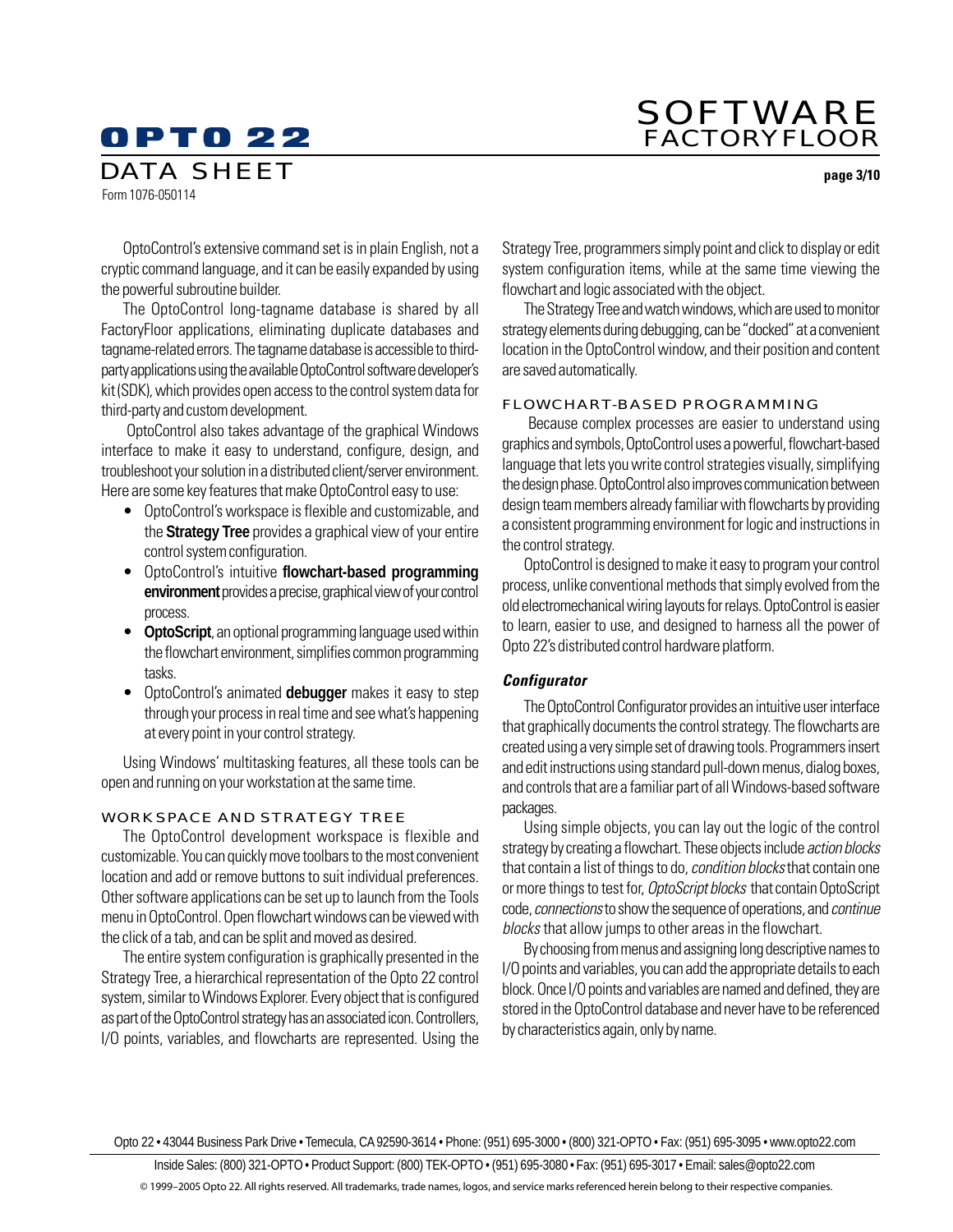### SOFTWARE FACTORYFLOOR

DATA SHEET **page 4/10**

### Form 1076-050114

#### **English Command Set**

OptoControl provides programmers with an extensive, fully documented command set that handles a variety of data types, including integer, floating point, ASCII string, pointer, and tables of each. Commands are easy to understand because they appear in plain English. Sophisticated ASCII string handling provides unprecedented control over serial ports.

#### **Subroutines**

The OptoControl Subroutine Configurator lets the programmer create and archive application-specific subroutines that can then be called up and executed by multiple control strategies. Subroutines,

#### OPTOSCRIPT BLOCK AND EDITOR

DptoControl - [chart\_1\*]  $-10x$ 유 File Edit Configure Chart Subroutine Compile Mode Tools View Window Help  $\overline{\Box}$ e $\overline{\times}$ 自西線台腳 ◈▩▦│◘◘◘▎▸◾│▫▵▵◂◈│▓~│▙◎│QQ│ふѦ▩ <u>o∣ ≍l</u> 국 OptoScript Example 1  $\overline{\Box}$  Controllers **Start Block E** LCM4\_ENET Subroutines Included **Ext. Instruction Files Included E** Charts Initialize **D** Variables **E** Numeric Variables  $\frac{1}{|H|}$  String Variables Pointer Variables **H**<sub>m</sub> Numeric Tables OptoScript - chart 1 - Initialize  $\frac{1}{\vert \frac{1}{\vert \cdot \vert}}$  String Tables 陶画221画编本库%%/ab重电|moxorv|※ Find Pointer Tables  $\frac{1}{\Box}$  I/O Units OptoScript Code: **E-RO LEARNING\_CENTER**  $\frac{7}{100}$  Initialize the tables<br>for n1 = 0 to 100 step 1 ⊡  $\overline{\Box}$  Points ht diSwitchD0  $x1[n1]$  = Analog16 \* Sine(a12) + n1; ht diSwitchD1 • $y1[n1]$  = Analog16 \* Cosine(a12) + **In** diButtonD2  $(n1/2 - (f1 * 3.14159))$ ·抗 diButtonD3 R<sup>+</sup> doAlarmD4 next oLedD5 // Find out what kind of day it is.<br>if (GetDay() % 2) then<br>s1 = "Today is an odd day.";  $\frac{64}{100}$  do LedD6  $\frac{\text{sl}}{\text{n2}} = \frac{\text{n}}{1}$ 유럽 doLedD7 aoMeterA8 else  $\frac{\Omega_{\star}}{\Omega_{\star}}$  airemperature<br>A12<br> $\frac{\Omega_{\star}}{\Omega_{\star}}$  airentational control of the set of the set of the set of the set of the set of the set of the set of the set of the set of the set of the set of the set of the set of t  $\vert \cdot \vert$  $\mathbf{E}$ Output: Compiling Error on line 3: Unable to find variable or command "x1" Error syntax error at or near mn. line  $2error(s)$  $0$  warning(s) C:\Opto22\OptoControl 4.0 IN PROGRESS\Example  $0K$ Command Help Cancel Help  $Ln 8, Col 7$ 

which are developed and debugged using the same consistent interface used throughout OptoControl, allow complex and repetitive tasks to be defined once, then reused throughout one or more control strategies. Once created, a subroutine becomes a reusable and integral part of the OptoControl command set.

#### OPTOSCRIPT CODE

Modeled after computer languages such as C, Pascal, and BASIC, OptoScript code gives you a powerful alternative to using standard OptoControl commands. OptoScript can be used within any OptoControl strategy to replace or supplement standard commands and offers an optional programming method within the flowcharting environment. Since OptoScript functions are provided by commands

> almost identical to the standard OptoControl commands, the same complete range of functions is available.

> OptoScript code streamlines common programming tasks such as:

- mathematical expressions
- string handling
- complex loops (for loops, while loops, repeat loops)
- case or switch statements
- conditions (if/then/else)
- combinations of math expressions, loops, and conditions.

OptoScript code provides an alternative way to program within the OptoControl flowchart.

The OptoScript Editor shows code in color for easy identification of elements. Commands, variables, and I/O points can be typed in or simply chosen from a list.

Use the Test Compile button to quickly identify errors in the block's code. Errors are shown at the bottom of the Editor window.

Opto 22 • 43044 Business Park Drive • Temecula, CA 92590-3614 • Phone: (951) 695-3000 • (800) 321-OPTO • Fax: (951) 695-3095 • www.opto22.com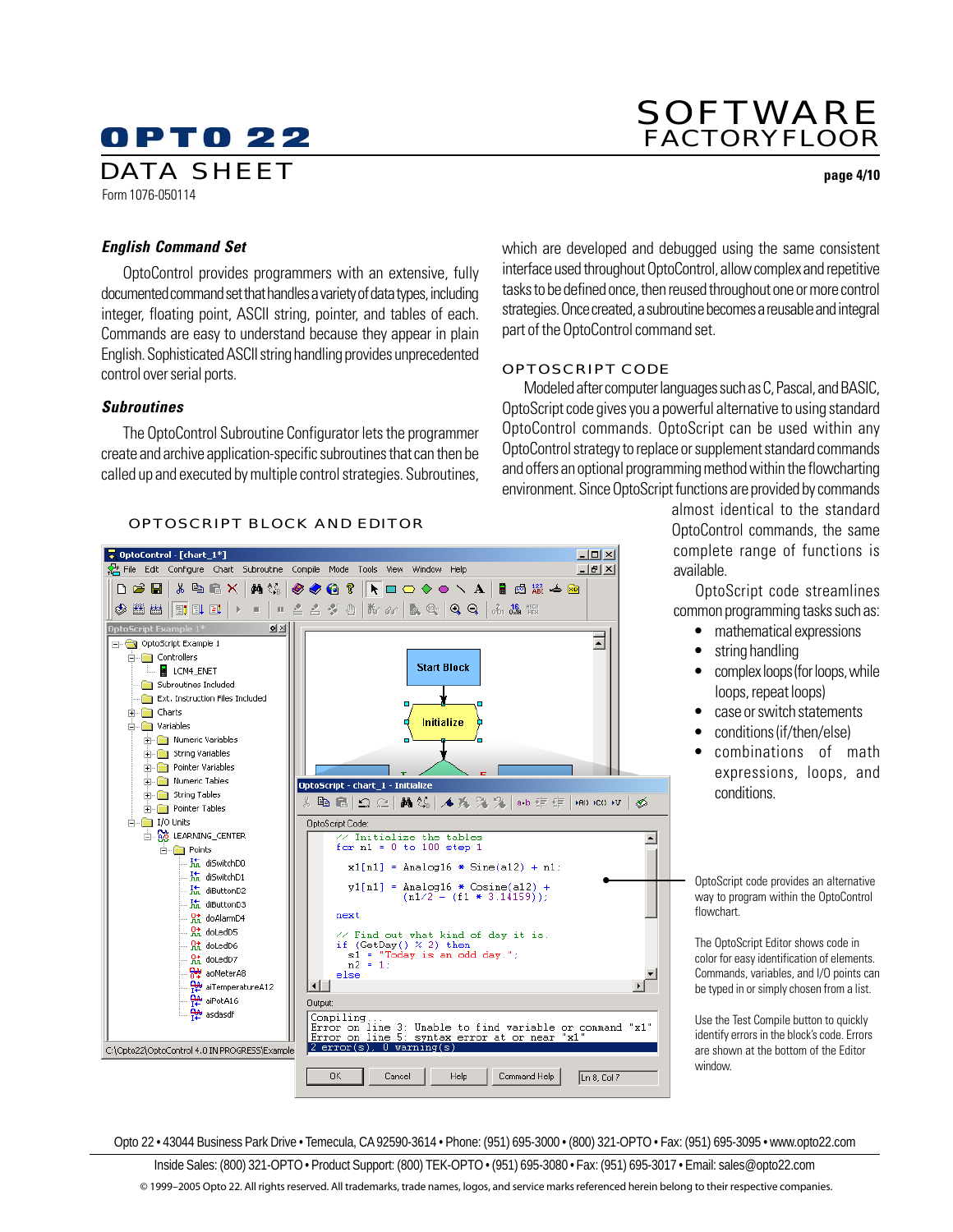### SOFTWARE FACTORYFLOOR

DATA SHEET **page 5/10**

Form 1076-050114

OptoScript code appears in its own hexagonal flowchart block. I/O points can be used directly in the code, wherever a numeric variable can be used. Digital points behave like integer variables with only two possible states, and analog points behave like float variables.

The easy-to-use OptoScript editor provides color coded text, bookmarks, indentation, and simple buttons to insert commands and variables, as well as a test compiler.

Complete documentation for using OptoScript is included, and examples and details for each command are in the *Command* Reference and in online help.

#### DEBUGGER

OptoControl's real-time debugger makes it easy to check out a system's operation, or to closely follow the flow of control logic to understand what is happening. The debugger lets you get a control strategy up and running as fast as possible.

You can enter breakpoints and manipulate I/O points and variables while the control strategy is running. An animated mode lets you visually step through an OptoControl flowchart and control logic as it executes in real time. You can step through the flowchart one block at a time or step inside blocks to see one line at a time. Dockable watch windows let you simultaneously monitor multiple control elements in your strategy (such as variables, I/O points, and I/O units) in real time.

OptoControl's debugger mode speeds testing and checkout of the entire system during development, and is a powerful diagnostic and troubleshooting tool for maintenance personnel after the project is in production.



OPTOCONTROL DEBUGGER SCREEN

Watch windows let you simultaneously monitor several control elements (variables, I/O points, and so on) in real time.

OptoControl's documented tagname database is used by all Opto 22 FactoryFloor applications and is accessible to third-party software packages.

Animated debugger supports autostep, singlestep, and breakpoints for testing, verifying, and troubleshooting. You can also step inside blocks.

Opto 22 • 43044 Business Park Drive • Temecula, CA 92590-3614 • Phone: (951) 695-3000 • (800) 321-OPTO • Fax: (951) 695-3095 • www.opto22.com

Inside Sales: (800) 321-OPTO • Product Support: (800) TEK-OPTO • (951) 695-3080 • Fax: (951) 695-3017 • Email: sales@opto22.com

© 1999–2005 Opto 22. All rights reserved. All trademarks, trade names, logos, and service marks referenced herein belong to their respective companies.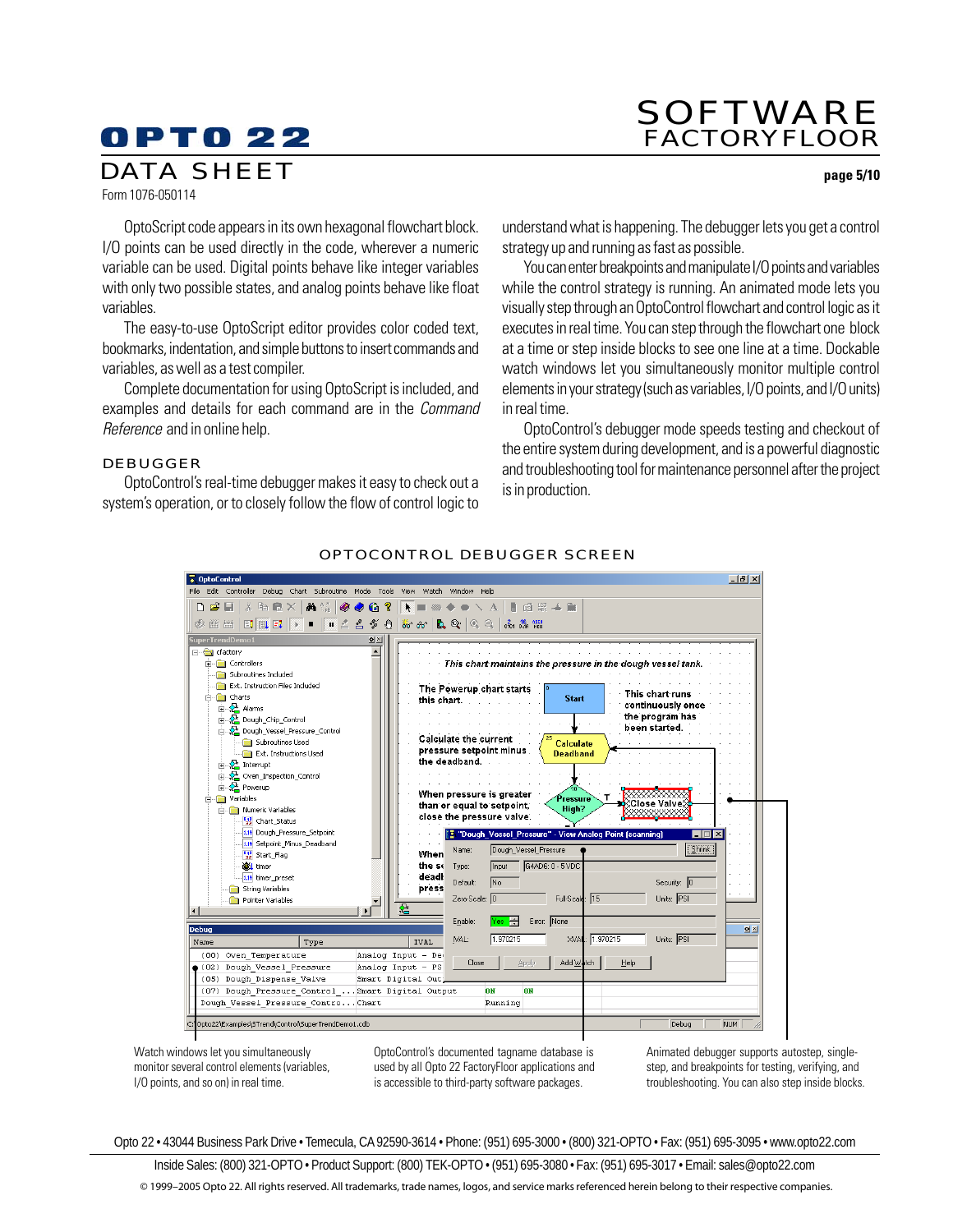# SOFTWARE FACTORYFLOOR

### DATA SHEET **page 6/10**

Form 1076-050114

#### COMMUNICATION OPTIONS

In addition to serial and ARCNET communications, OptoControl supports SNAP Ethernet I/O™ and SNAP Simple I/O™ connected to an Opto 22 M4-series controller using the 10/100 Mbps M4SENET-100 Ethernet adapter card and one of the following brains:

- **SNAP-B3000-ENET,** for mixed configurations of analog and digital I/O
- **SNAP-ENET-D64,** for up to 64 points of digital-only I/O on a single rack
- **SNAP-ENET-S64,** for mixed configurations of analog and simple digital I/O

Opto 22's ioManager utility software, which is required for assigning IP addresses, is included with FactoryFloor.

OptoControl and other FactoryFloor components also have builtin support for dial-up modems. You can quickly configure a dial-up modem connection to remotely download new controller firmware, download an OptoControl strategy, or debug a strategy on a controller located miles away.

#### INTEGRATION KITS

Two integration kits are available separately for using OptoControl with other manufacturers' products:

- **Allen-Bradley DF1 Integration Kit,** for communicating with Allen-Bradley drivers or PLCs using the DF1 protocol. This kit works with OptoControl version 3.0 or newer.
- **Modbus Integration Kit,** for using Opto 22 controllers to communicate via a serial port as a master or slave using either the Modbus ASCII or RTU protocol. This kit works with OptoControl version 2.2 or newer.



### TYPICAL OPTODISPLAY SCREEN

Opto 22 • 43044 Business Park Drive • Temecula, CA 92590-3614 • Phone: (951) 695-3000 • (800) 321-OPTO • Fax: (951) 695-3095 • www.opto22.com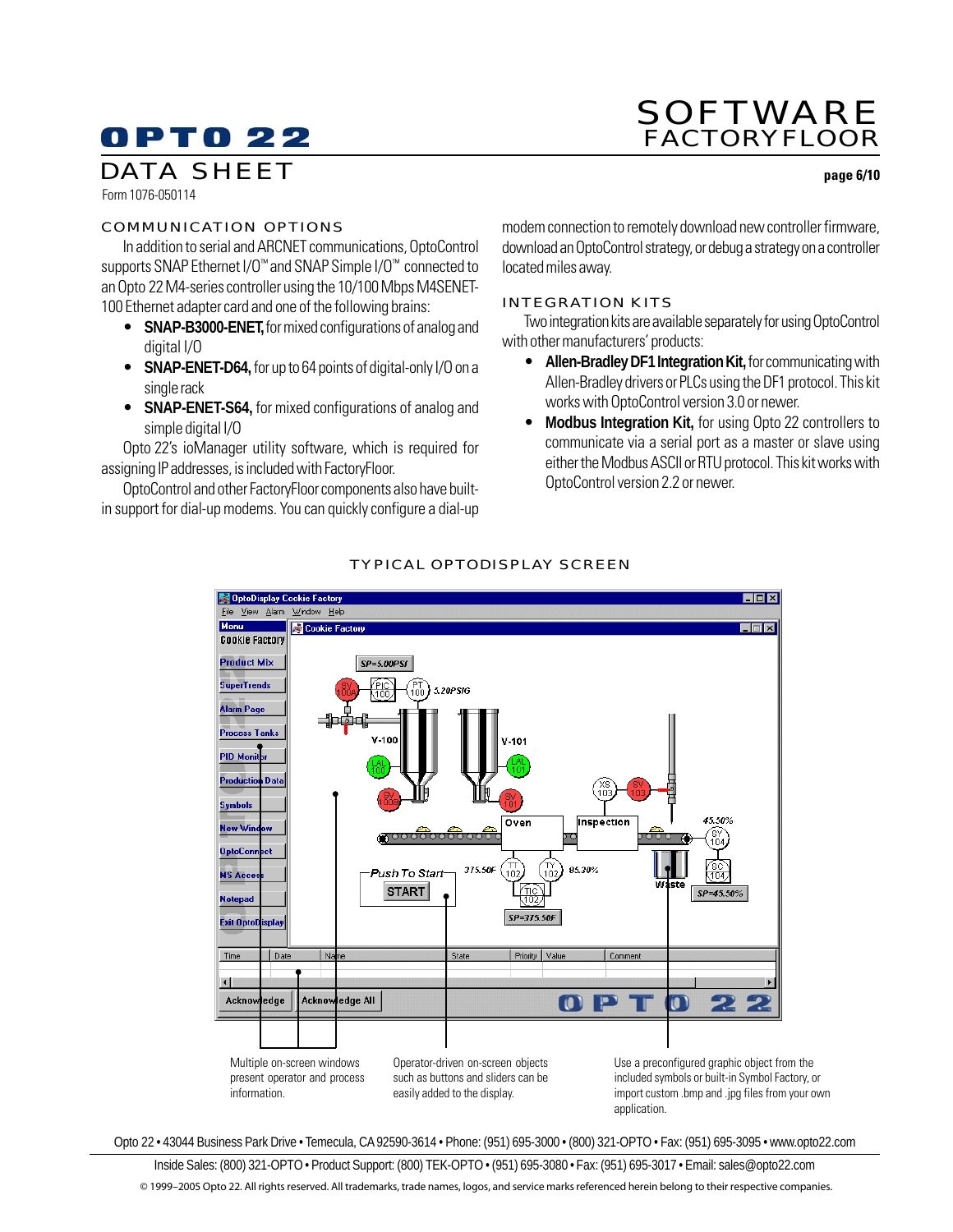### SOFTWARE FACTORYFLOOR

### DATA SHEET **page 7/10**

Form 1076-050114

#### **OPTODISPLAY**

**OptoDisplay** is the human-machine interface (HMI) and trending software that presents controller information graphically and transfers operator instructions to the controller. OptoDisplay also performs alarming and data archiving functions. OptoDisplay's tight integration with OptoControl and its ability to monitor and interact with Opto 22's control hardware gives operators, technicians, and engineers the information they need at a glance.

With OptoDisplay, your operator interface, or *project*, is constructed by designing graphical objects. On-screen windows can combine pictures, symbols, bitmaps, and 3-D graphics created using built-in drawing tools, imported from other applications, or selected from the Symbol Factory, OptoDisplay's extensive library of industrial automation graphics. Display functions can include controller-driven animation and operator-driven commands.

Developing OptoDisplay projects is easy—just point, click, and associate. Advanced features enable you to animate any graphical control object and to associate it with real-world events by choosing a tagname from the shared OptoControl database. Simply use your mouse to select the items you want from the OptoControl strategy and associate them with your OptoDisplay graphical objects or historical collection files.

#### SUPERTRENDS

OptoDisplay's SuperTrends feature lets you plot trends using real-time data, historical data, or both, switching between current data and any previously logged data with the click of a button.

Sixteen pens give you the power to plot 16 variables or I/O points per trend window. Point markers show you when data is actually sampled. For historical data, you can just click on a point to see the exact date, time, and value when the data was scanned.



#### OPTODISPLAY SUPERTREND SCREEN

Opto 22 • 43044 Business Park Drive • Temecula, CA 92590-3614 • Phone: (951) 695-3000 • (800) 321-OPTO • Fax: (951) 695-3095 • www.opto22.com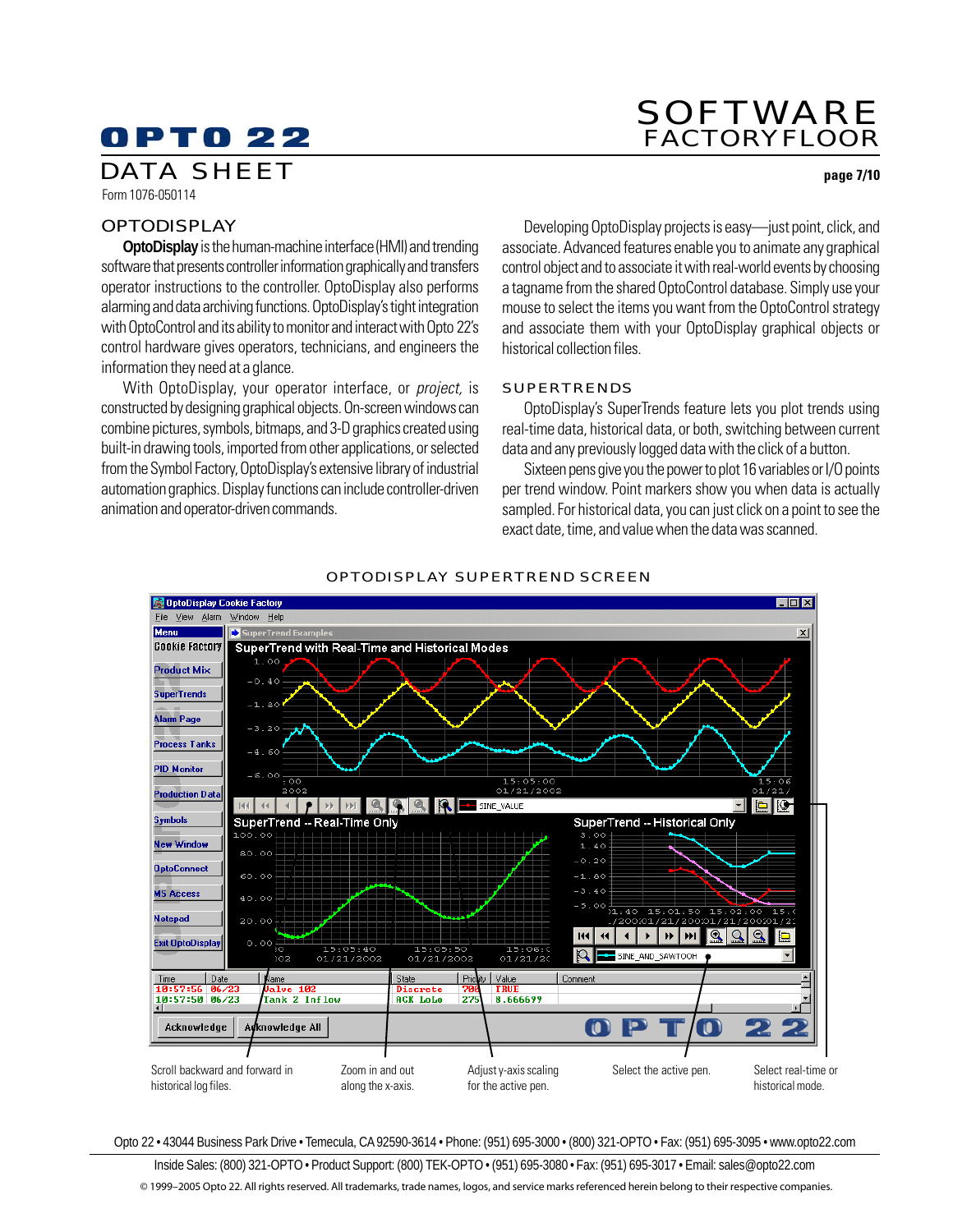### SOFTWARE FACTORYFLOOR

DATA SHEET **page 8/10**

You can also zoom in or out on the x-axis to see a larger or smaller time span for the trend. The y-axis scaling can be changed in real time for any pen. If the computer running the OptoDisplay project doesn't have a mouse, or you prefer not to use one, you can configure hot keys to provide control from the keyboard alone.

#### ALARMING

Form 1076-050114

You can view and acknowledge alarms in OptoDisplay, as well as see an alarm history for each alarm point. You can determine which alarm points to set up, define alarm thresholds, and choose colors for each alarm state. Sound files can be added for alarms, and comments or messages can be displayed in alarm graphics while OptoDisplay is running.

An automatic response to an alarm can be set up to provide immediate action, such as automatically closing a valve when a specific alarm goes off. You can also set priorities for alarms, so that an operator can choose to receive only higher priority alarms during startup, for example. As with trending, hot keys can be set up for mouse-free acknowledgment of alarms.

In addition, you can send the historical log of all alarms to a printer and also to a user-configurable ASCII text file that can be easily imported for analysis into Microsoft Excel, Access, or other applications.

#### **OPTOSERVER**

**OptoServer** is a robust data server that gathers controller information and distributes it via OLE for Process Control (OPC) and Dynamic Data Exchange (DDE) to OPC-compliant and DDE-aware clients on a PC network. FactoryFloor components, such as OptoControl and OptoDisplay, exchange data with OptoServer using Remote Procedure Call (RPC) over TCP/IP.



Opto 22 • 43044 Business Park Drive • Temecula, CA 92590-3614 • Phone: (951) 695-3000 • (800) 321-OPTO • Fax: (951) 695-3095 • www.opto22.com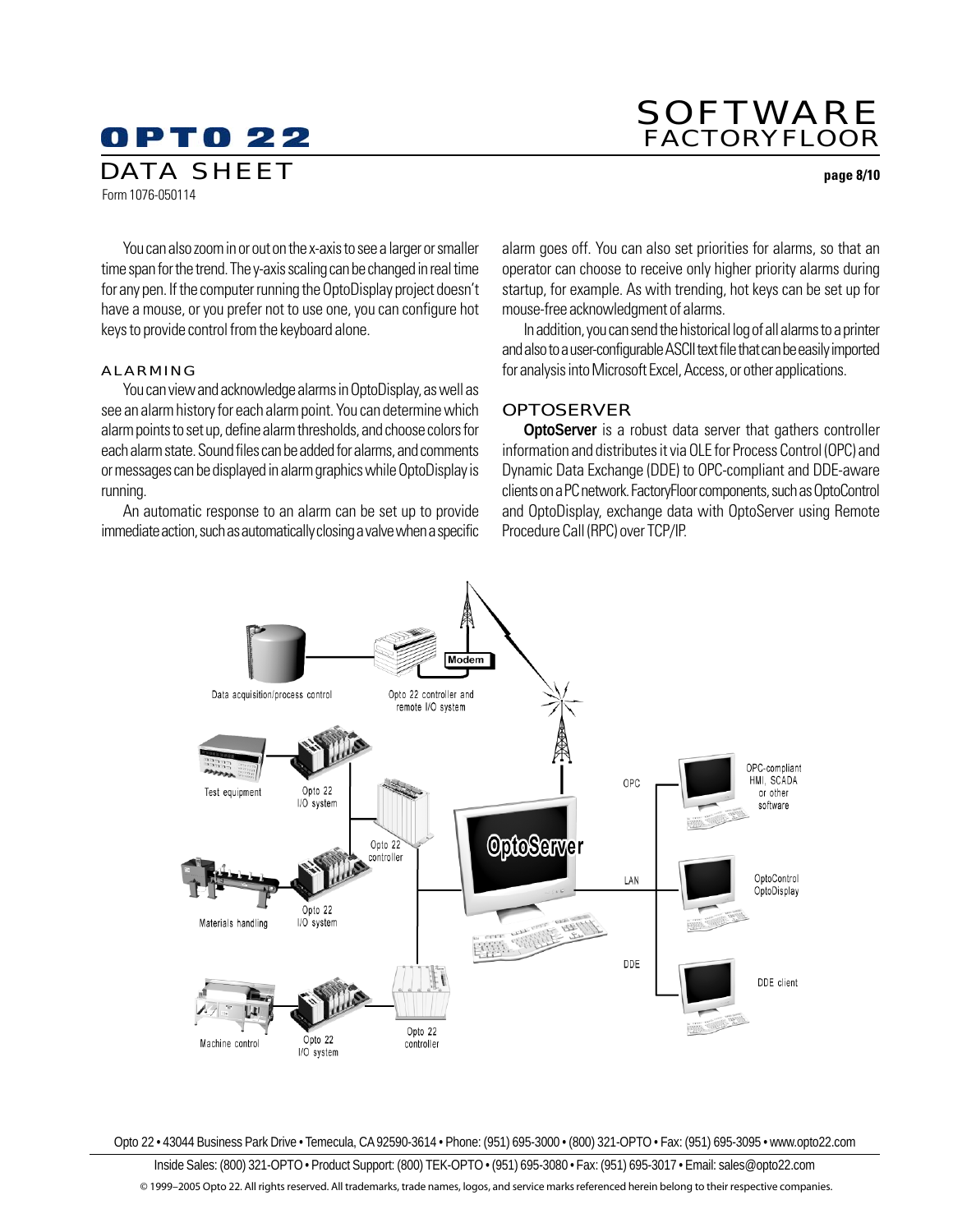### SOFTWARE FACTORYFLOOR

# **OPTO 22**

### DATA SHEET **page 9/10**

Form 1076-050114

OptoServer is fully integrated with OptoDisplay and OptoControl, and can be used in standalone applications or in a complex client/ server architecture. Connected to an Opto 22 M4-series controller with the M4SENET-100 Ethernet card, OptoServer can communicate over Ethernet TCP/IP networks at up to 100 Mbps.

Including features such as built-in diagnostics, OptoServer is easy to manage and encourages open systems solution development by customers, integrators, and third-party developers. For example, you can use OptoServer to access FactoryFloor data from custom solutions built with DDE-aware applications such as Microsoft C++ or Visual Basic**®**.

Because OptoServer is compliant with the OPC 1.0 standard, it's easy to communicate with any vendor's OPC-compliant software. This feature lets you choose among a wide selection of products, applications, and tools from different vendors, knowing that they will all work together seamlessly.

#### FOR MORE INFORMATION

Contact Opto 22 for additional information about FactoryFloor or any other Opto 22 product. You can reach Opto 22 by phone, fax, e-mail, or the Internet—contact information appears at the bottom of the page.

To order FactoryFloor or other Opto 22 products online, visit the Opto 22 Web site at **www.opto22.com**.